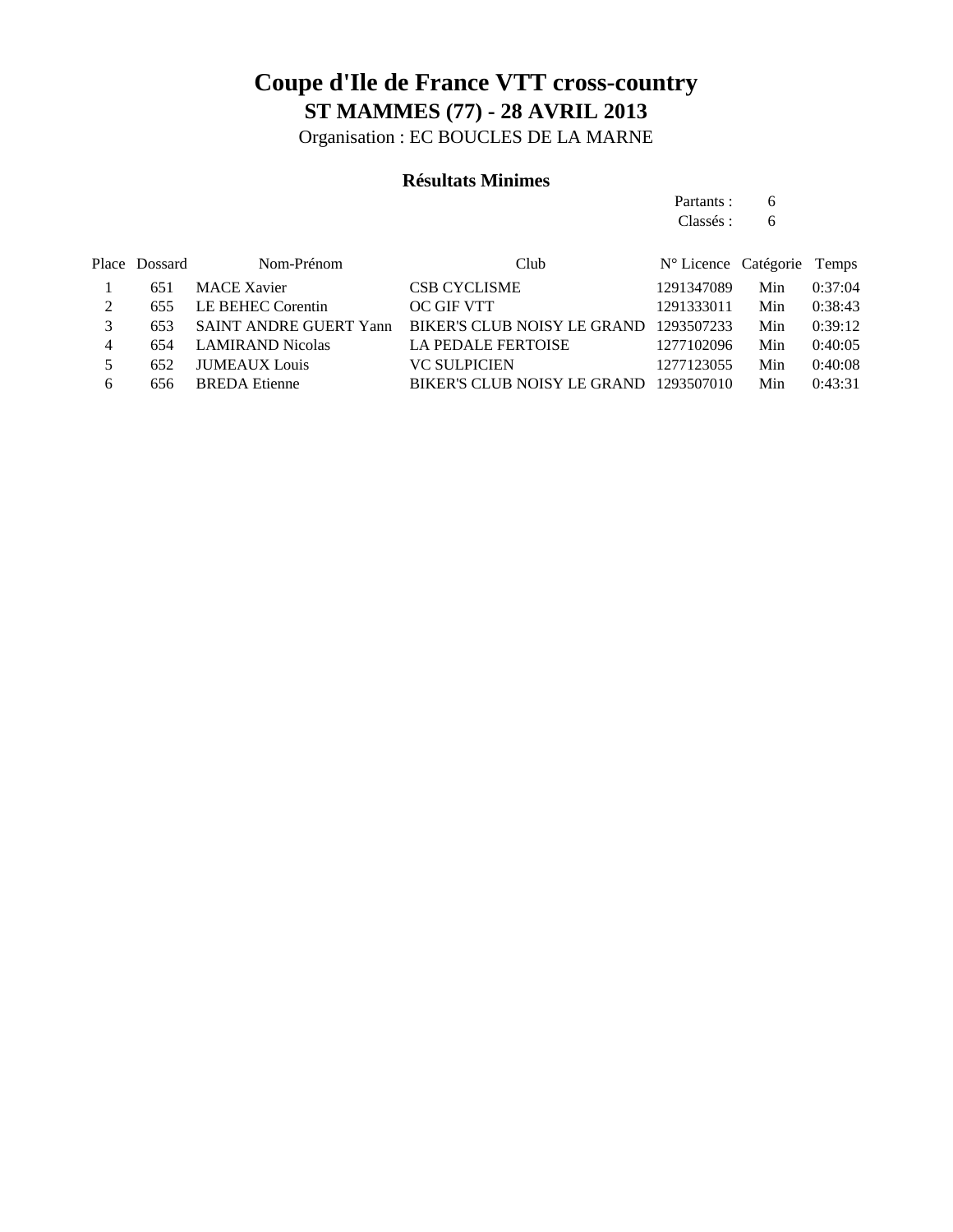Organisation : EC BOUCLES DE LA MARNE

#### **Résultats Cadettes**

Partants : 2 Classés : 2

| Place Dossard | Nom-Prénom           | Club                    | N° Licence Catégorie Temps   |  |
|---------------|----------------------|-------------------------|------------------------------|--|
|               | 502 VAILLANT Pauline | OC GIF VTT              | 1291333014 Cad F 0:52:56     |  |
|               | 501 JAFFRY Jennyfer  | <b>JS FERTE GAUCHER</b> | $1277114246$ Cad F $0:55:53$ |  |

#### **Résultats Minimes Filles**

|               |                          |                           | Partants :<br>Classés :    | $\overline{4}$<br>2 |         |
|---------------|--------------------------|---------------------------|----------------------------|---------------------|---------|
| Place Dossard | Nom-Prénom               | Club                      | N° Licence Catégorie Temps |                     |         |
| 602           | RIBEIRO Léah             | VC SAVIGNY SUR ORGE       | 1291301163 Min F 0:43:54   |                     |         |
| 604           | <b>GONTIER Cassandre</b> | <b>LA PEDALE FERTOISE</b> | 1277102004                 | MinF                | 0:48:49 |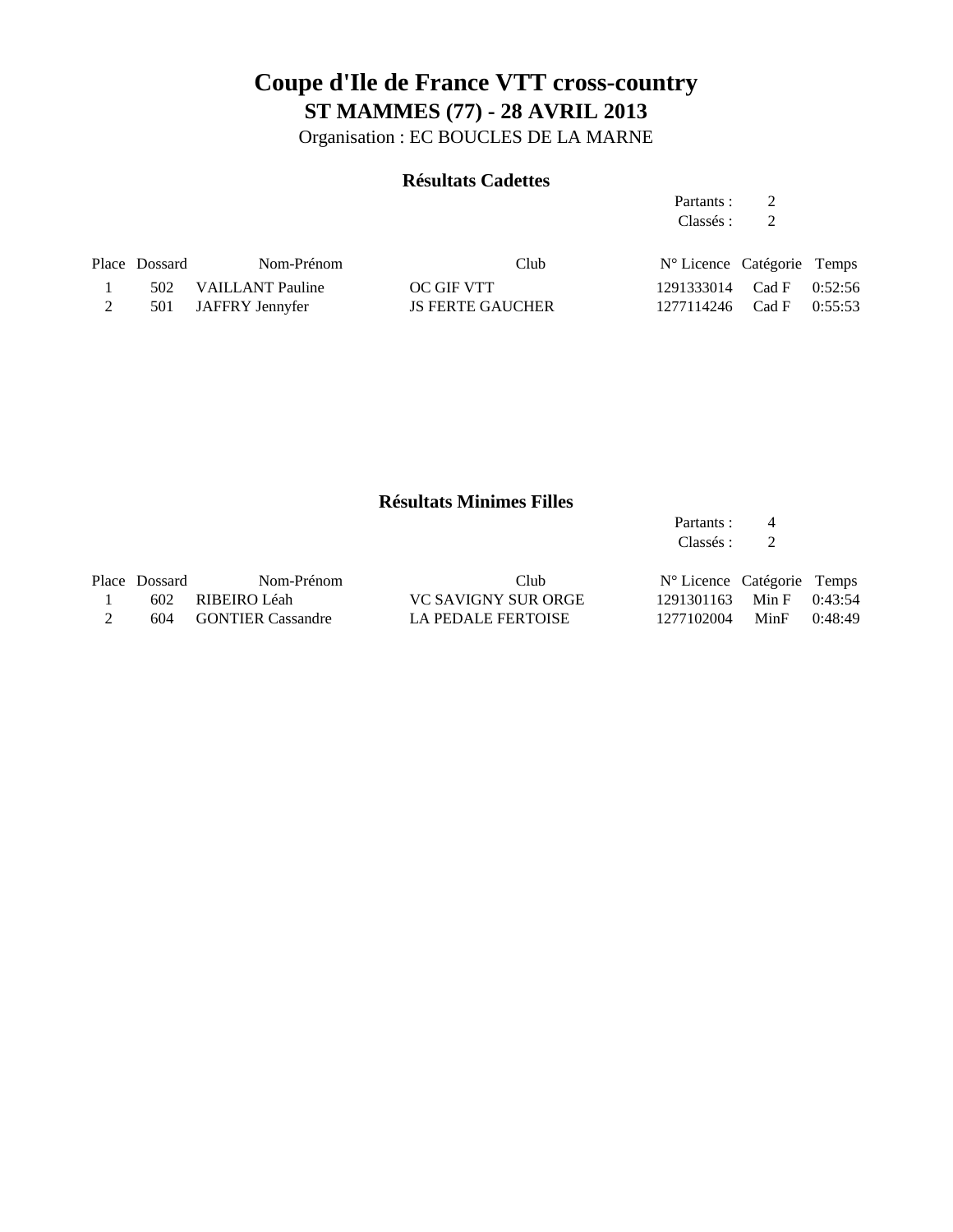Organisation : EC BOUCLES DE LA MARNE

#### **Résultats Cadets**

Partants : 11 Classés: 10

|                | Place Dossard | Nom-Prénom                | Club                               | N° Licence Catégorie |     | Temps   |
|----------------|---------------|---------------------------|------------------------------------|----------------------|-----|---------|
|                | 552           | DELVAL Florian            | <b>ROUE D'OR CONFLANAISE</b>       | 1278210003           | Cad | 0:43:34 |
| $\mathfrak{D}$ | 551           | <b>POITEVIN Robin</b>     | US DOMONT CYCLISME                 | 1295702004           | Cad | 0:43:55 |
| 3              | 555           | <b>GONTIER Lucas</b>      | <b>LA PEDALE FERTOISE</b>          | 1277102187           | Cad | 0:45:24 |
| 4              | 563           | <b>BEYER Julien</b>       | NL                                 | NL                   | Cad | 0:45:27 |
| 5              | 559           | <b>MARFOUTINE Joss</b>    | VAL D'EUROPE TEAM CYCLISTE         | 1277145009           | Cad | 0:47:07 |
| 6              | 554           | <b>LECORDONNIER Ronan</b> | <b>ROUE D'OR CONFLANAISE</b>       | 1278210151           | Cad | 0:48:08 |
|                | 560           | THIENNEAU Dylan           | US CREPYNOISE CYCLISME             | 1960161240           | Cad | 0:49:37 |
| 8              | 561           | FERREIRA Bryan            | NL                                 | NL                   | Cad | mt      |
| 9              | 553           | LACROIX Kévin             | <b>BIKER'S CLUB NOISY LE GRAND</b> | 1293507180           | Cad | 0:53:50 |
| 10             | 557           | <b>JUMEAUX</b> Armand     | <b>VC SULPICIEN</b>                | 1277123063           | Cad | 0:58:29 |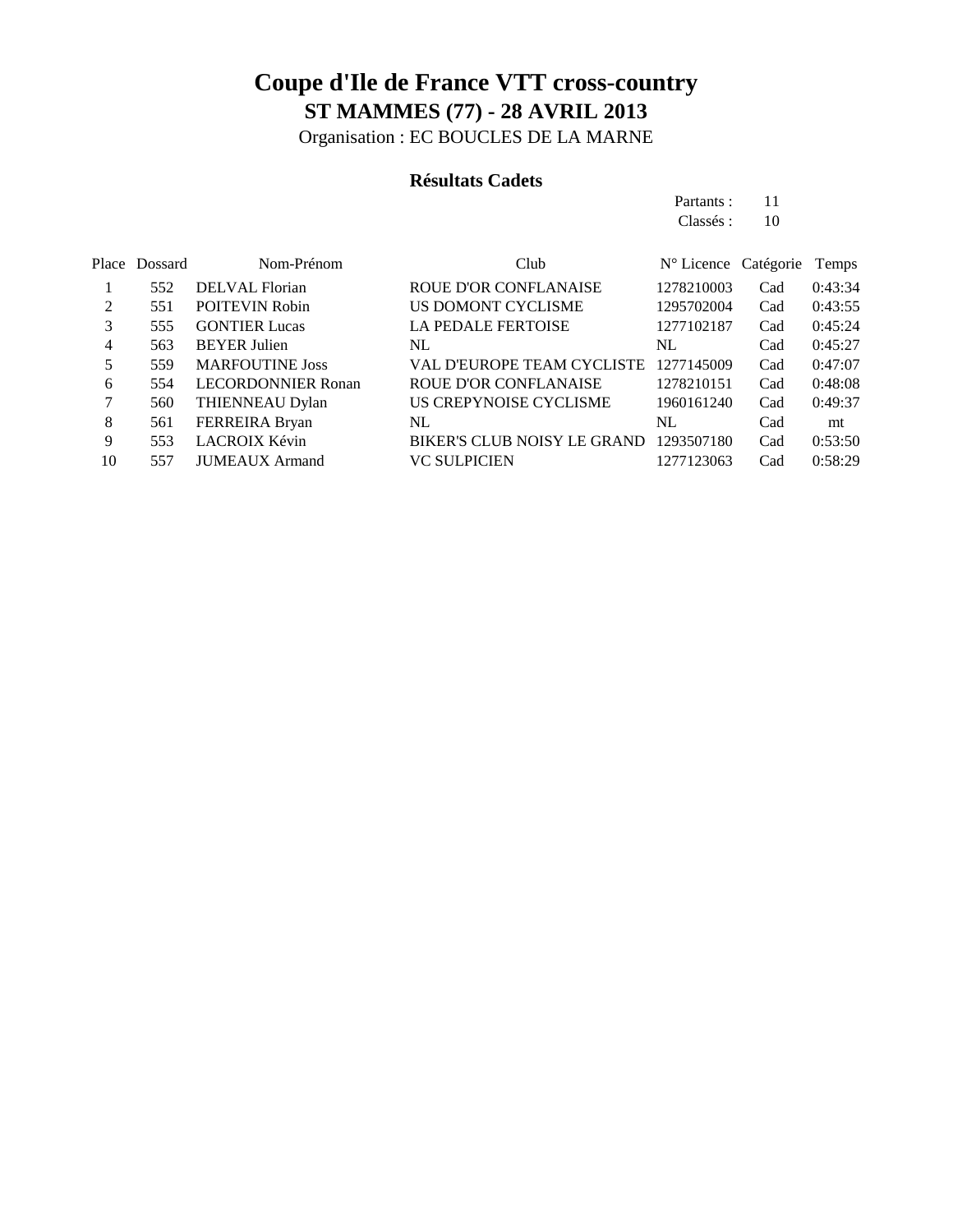Organisation : EC BOUCLES DE LA MARNE

#### **Résultats Juniors**

Partants : 13 Classés : 12

| Place Dossard | Nom-Prénom             | Club                                |            |     | Temps                |
|---------------|------------------------|-------------------------------------|------------|-----|----------------------|
| 163           | <b>MIRAMON</b> Pierre  | <b>AC BAZINCOURT REIMS</b>          | 0751013005 | Jun | #######              |
| 151           | <b>CLABAUT Sulivan</b> | <b>BIKER'S CLUB NOISY LE GRAND</b>  | 1293507194 | Jun | #######              |
| 159           | <b>BIELLO</b> Aurélien | <b>VCAB</b>                         | 1293510019 | Jun | #######              |
| 153           | <b>THIEBAULT Robin</b> | <b>LES BLEUS DE France SURESNES</b> | 1292402016 | Jun | #######              |
| 162           | <b>SANSON Tom</b>      | <b>ASCO VTT</b>                     | 1845206066 | Jun | #######              |
| 158           | <b>ROISIN Mathieu</b>  | AS ENGHIEN LA BARRE                 | 1295713179 | Jun | #######              |
| 154           | <b>GIRAUD</b> Quentin  | <b>TEAM VTT MAISSE</b>              | 1291325050 | Jun | #######              |
| 155           | <b>LEDUC</b> Quentin   | BIKER'S CLUB NOISY LE GRAND         | 1293507152 | Jun | #######              |
| 161           | <b>GALOIS Maxime</b>   | US DOMONT CYCLISME                  | 1295702173 | Jun |                      |
| 156           | <b>DEVAUX Valentin</b> | LA PEDALE FERTOISE                  | 1277102020 | Jun |                      |
| 160           | ROUSSEAU Charly        | VAL D'EUROPE TEAM CYCLISTE          | 1277145008 | Jun |                      |
| 157           | <b>OSADNIK Alvin</b>   | <b>CC MENNECY VILLEROY</b>          | 1291329017 | Jun | 1t                   |
|               |                        |                                     |            |     | N° Licence Catégorie |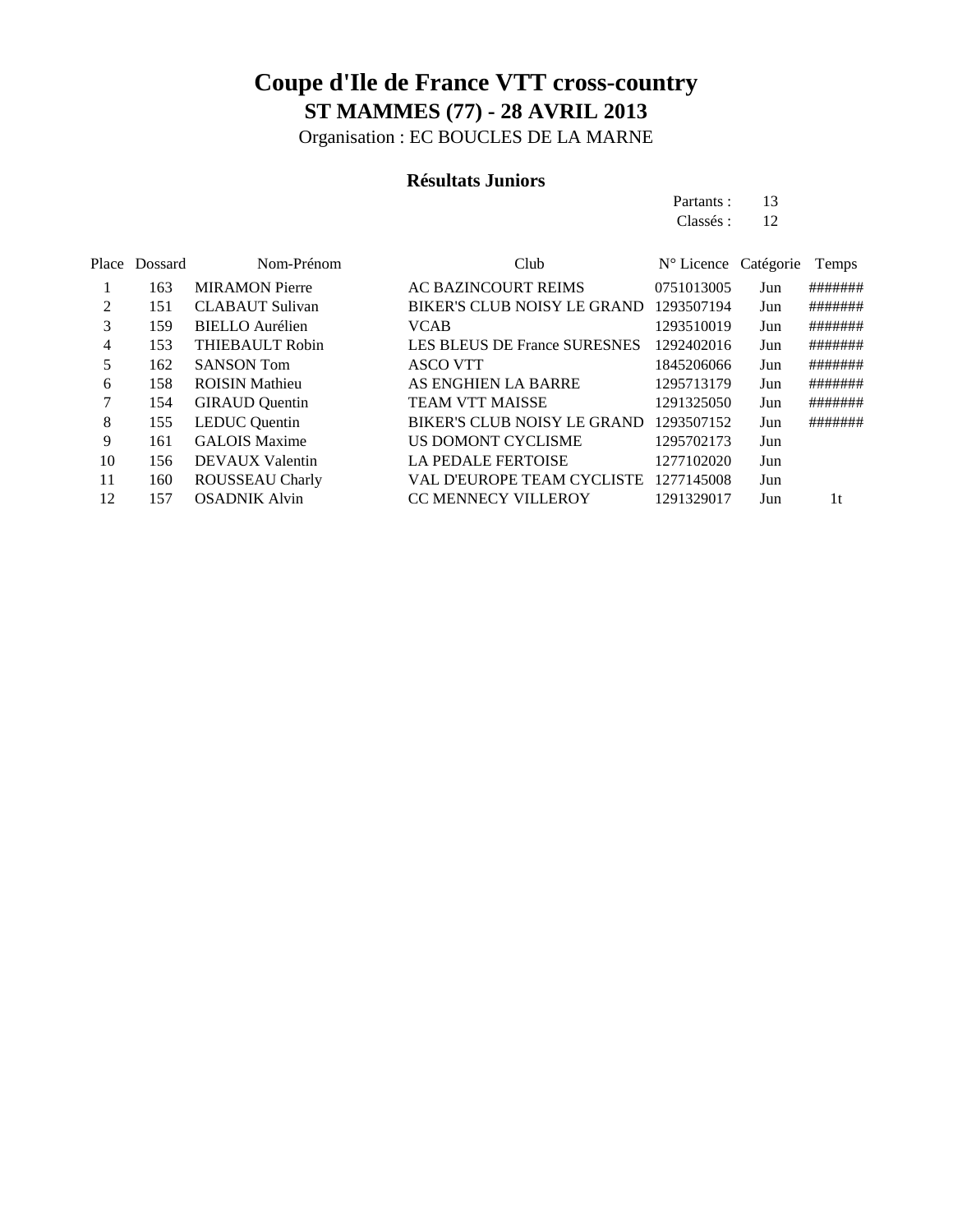Organisation : EC BOUCLES DE LA MARNE

#### **Résultats Seniors et Juniors Féminines**

| Partants: 12 |  |
|--------------|--|
| Class 6: 10  |  |
|              |  |

|    | Place Dossard | Nom-Prénom               | Club                                | N° Licence Catégorie |       | Temps   |
|----|---------------|--------------------------|-------------------------------------|----------------------|-------|---------|
|    | 421           | <b>TEMPORELLI Karine</b> | <b>LES BLEUS DE France SURESNES</b> | 1292402006           | Sen F | 1:08:39 |
| 2  | 453           | LE BRAS Justine          | ARGENTEUIL VAL DE SEINE 95          | 1295708416           | Jun F | 1:13:54 |
| 3  | 452           | <b>CALDERAN Léa</b>      | US DOMONT CYCLISME                  | 1295702171           | Jun F | 1:17:44 |
| 4  | 425           | MARCELLAUD Héddy         | EC MONTGERON VIGNEUX                | 1291307213           | Sen F | mt      |
|    | 424           | KOENIG Stéphanie         | <b>LES BLEUS DE France SURESNES</b> | 1292402120           | Sen F | mt      |
| 6  | 427           | <b>DEWITTE Laure</b>     | NL                                  |                      | Sen F | 1:17:50 |
|    | 451           | <b>MACE Charlotte</b>    | US DOMONT CYCLISME                  | 1295702003           | Jun F | mt      |
| 8  | 455           | <b>MUCRET Audrey</b>     | <b>FEWOSS</b>                       | 3397017022           | Jun F |         |
| 9  | 423           | <b>LEGROS</b> Angeline   | LES BLEUS DE France SURESNES        | 1292402101           | Sen F |         |
| 10 | 426           | PALAS Edwige             | NL.                                 |                      | Sen F |         |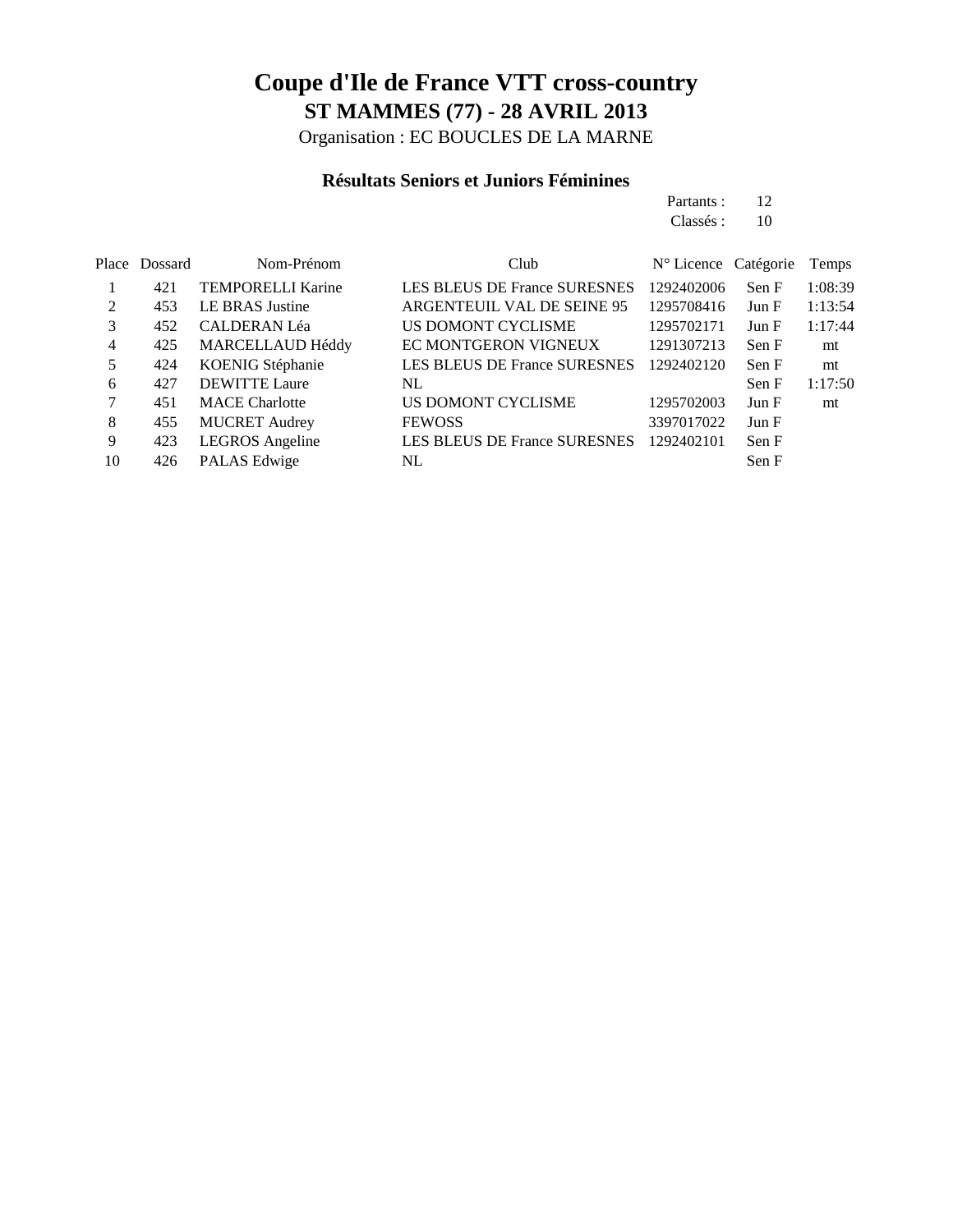Organisation : EC BOUCLES DE LA MARNE

#### **Résultats Espoirs**

Partants : 10 Classés : 9

|               | Place Dossard | Nom-Prénom              | Club                                                | N° Licence Catégorie Temps |     |         |
|---------------|---------------|-------------------------|-----------------------------------------------------|----------------------------|-----|---------|
|               | 101           |                         | BOURDEVAIRE JEAN-LOUIS LES BLEUS DE France SURESNES | 1292402032                 | Esp | 1:36:58 |
| $\mathcal{L}$ | 105           | <b>VAILLANT Pierre</b>  | <b>TCV 91</b>                                       | 1291336029                 | Esp | 1:42:19 |
| 3             | 102           | <b>NOGUEIRA Romain</b>  | US DOMONT CYCLISME                                  | 1295702168                 | Esp | 1:44:16 |
| 4             | 108           | <b>BEYER Jeremy</b>     | NL                                                  | NL                         | Esp | 1:46:45 |
|               | 107           | <b>GEOFFROY Camille</b> | US CREPYNOISE CYCLISME                              | 1960161045                 | Esp |         |
| 6             | 103           | MAJA Benjamin           | EC BOUCLES DE LA MARNE                              | 1277126002                 | Esp |         |
|               | 109           | <b>MALESYS</b> Jeremy   | NL                                                  |                            | Esp |         |
| 8             | 106           | <b>HAIN Nicolas</b>     | <b>OC GIF VTT</b>                                   | 1291333017                 | Esp | 1t      |
| 9             | 110           | <b>GALON</b> Geoffrey   | NL                                                  |                            | Esp |         |
|               |               |                         |                                                     |                            |     |         |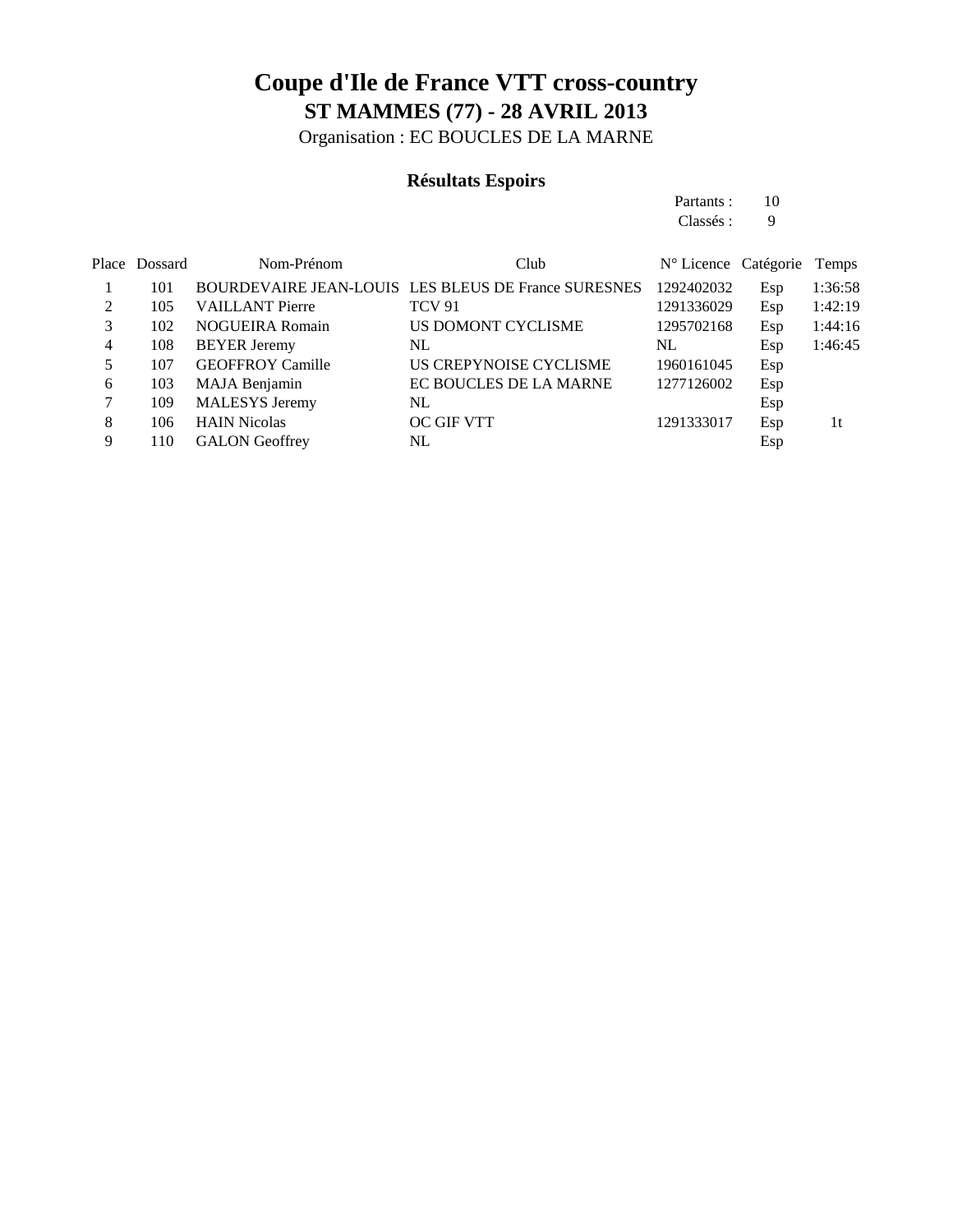Organisation : EC BOUCLES DE LA MARNE

#### **Résultats Seniors**

Partants : 21 Classés: 18

|                | Place Dossard | Nom-Prénom                | Club                                | N° Licence Catégorie |     | Temps   |
|----------------|---------------|---------------------------|-------------------------------------|----------------------|-----|---------|
| 1              |               | <b>BOURDEVAIRE Julien</b> | <b>LES BLEUS DE France SURESNES</b> | 1292402033           | Sen | 1:36:58 |
| $\overline{c}$ | 6             | <b>GARCIA Clément</b>     | LES BLEUS DE France SURESNES        | 1292402076           | Sen | 1:42:12 |
| 3              | 22            | <b>DUPONT</b> Adrien      | <b>CSM CLAMART</b>                  | 1292411050           | Sen | 1:42:15 |
| 4              | 13            | <b>OBERTI</b> Julien      | <b>TEAM BIKE CHAUMONTEL</b>         | 1295716005           | Sen | 1:46:43 |
| 5              | 16            | <b>DIEZ</b> Adrien        | NL                                  |                      | Sen | mt      |
| 6              | 17            | <b>JOLY</b> Romain        | <b>GIDON CHALETOIS</b>              | 1845083322           | Sen | 1:46:45 |
| 7              | 3             | <b>LEGROS</b> Thomas      | LES BLEUS DE France SURESNES        | 1292402002           | Sen |         |
| 8              | 2             | <b>TROCHON Philippe</b>   | <b>ACBB</b>                         | 1292408031           | Sen |         |
| 9              | 18            | <b>CROCHET Norman</b>     | NL                                  |                      | Sen |         |
| 10             | 10            | <b>CHESNIER Ludovic</b>   | <b>VC SAVIGNY SUR ORGE</b>          | 1291301021           | Sen |         |
| 11             | 7             | HENNEQUIN Mathieu         | <b>TEAM VTT MAISSE</b>              | 1291325002           | Sen |         |
| 12             | 19            | <b>BOUDO</b> Francis      | <b>LES KOYOTES</b>                  | 1275003033           | Sen |         |
| 13             | 11            | <b>MERCIER Nicolas</b>    | <b>VC SAVIGNY SUR ORGE</b>          | 1291301154           | sen |         |
| 14             | 21            | <b>THIBAULT Quentin</b>   | NL                                  |                      | Sen |         |
| 15             | 9             | <b>CLUZET</b> Geoffray    | THOMERY VTT                         | 1277141049           | Sen |         |
| 16             | 20            | <b>COIBION Nicolas</b>    | NL                                  |                      | Sen | 1t      |
| 17             | 12            | <b>PITTIA Emmanuel</b>    | UC BORDS DE MARNE                   | 1294616003           | Sen |         |
| 18             | 8             | <b>LEGROS THIBAULT</b>    | LES BLEUS DE France SURESNES        | 1292402096           | Sen |         |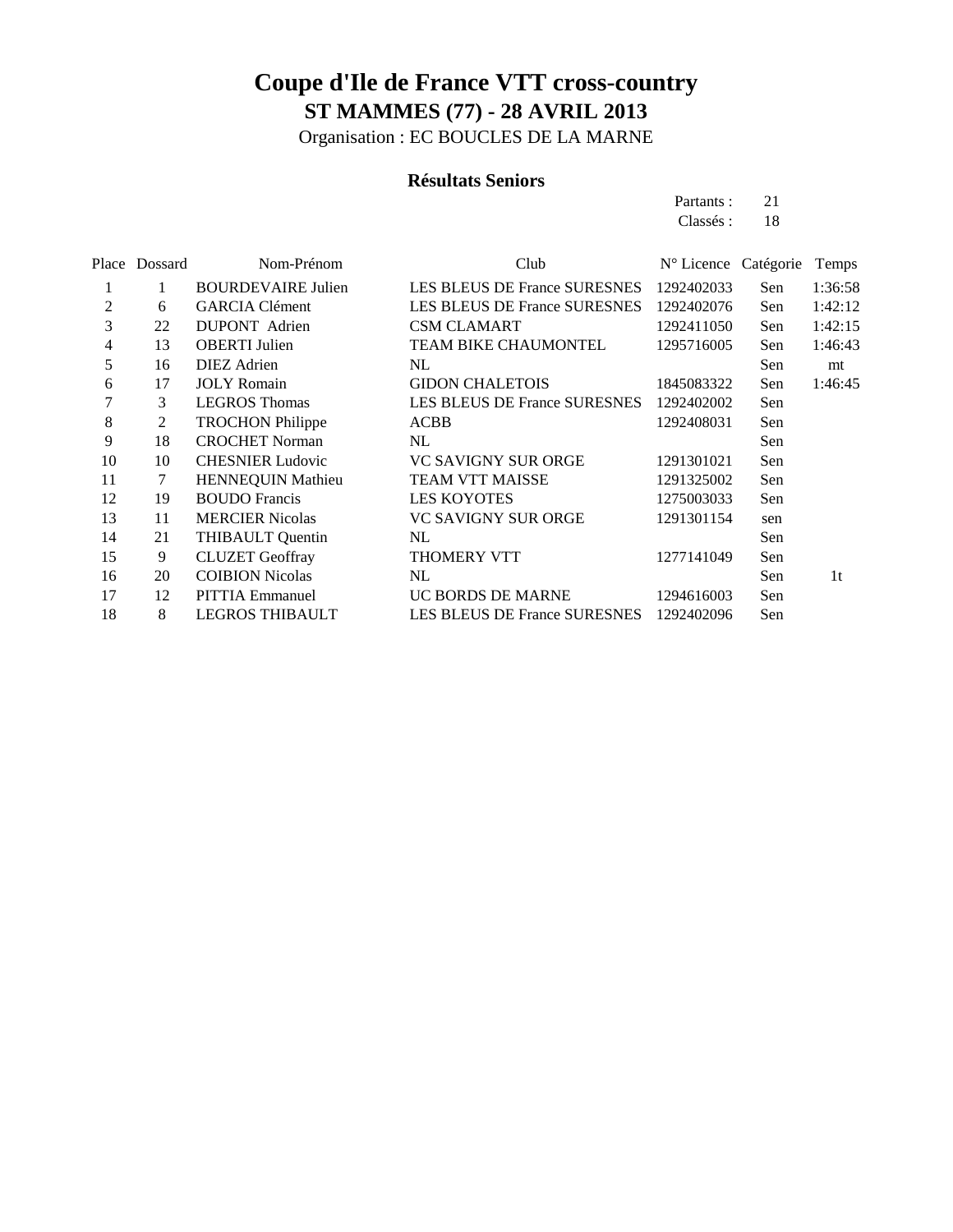Organisation : EC BOUCLES DE LA MARNE

#### **Résultats Masters 1 et 2**

Partants : 20 Classés: 18

| Place | Dossard | Nom-Prénom                     | Club                                | N° Licence Catégorie |           | Temps   |
|-------|---------|--------------------------------|-------------------------------------|----------------------|-----------|---------|
| 1     | 201     | <b>LOMBARDI</b> Vincent        | US DOMONT CYCLISME                  | 1295702108           | Mas1/2    | 1:39:46 |
| 2     | 203     | <b>NARI</b> Olivier            | AS CORBEIL ESSONNES                 | 1291302340           | Mas1/2    | 1:42:12 |
| 3     | 202     | <b>FERNANDES</b> José          | US DOMONT CYCLISME                  | 1295702080           | Mas1/2    | 1:42:15 |
| 4     | 220     | <b>FORLINI</b> Gregory         | <b>BIKER'S CLUB NOISY LE GRAND</b>  | 1293507068           | Mas1/2    | 1:42:17 |
| 5     | 204     | <b>BRIANT Joao</b>             | VC SAVIGNY SUR ORGE                 | 1291301169           | Mas $1/2$ | 1:46:03 |
| 6     | 206     | <b>ABERBOUR Jérome</b>         | <b>LES BLEUS DE France SURESNES</b> | 1292402114           | Mas1/2    |         |
| 7     | 221     | <b>SCHLAPPI David</b>          | NL                                  |                      | Mas1/2    |         |
| 8     | 219     | <b>LINDO</b> Michel            | US NEMOURS ST PIERRE                | 1277109246           | Mas1/2    |         |
| 9     | 215     | <b>CABOCHE Sébastien</b>       | <b>US CACIEN</b>                    | 1845261332           | Mas1/2    |         |
| 10    | 205     | <b>COLLARD Jean-Christophe</b> | UC BORDS DE MARNE                   | 1294616002           | Mas1/2    |         |
| 11    | 208     | FADDA Jean Christophe          | <b>TEAM VTT MAISSE</b>              | 1291325040           | Mas1/2    |         |
| 12    | 207     | <b>TERNOIS Eric</b>            | <b>CMA 93</b>                       | 1293505499           | Mas $1/2$ |         |
| 13    | 217     | <b>MARTINIE Florent</b>        | <b>BIKER'S CLUB NOISY LE GRAND</b>  | 1293507253           | Mas1/2    |         |
| 14    | 211     | <b>MELCHIOR Loic</b>           | <b>BIKER'S CLUB NOISY LE GRAND</b>  | 1293507002           | Mas1/2    |         |
| 15    | 210     | <b>MENDES ANTUNES Nelson</b>   | <b>CSM CLAMART CYCLISME</b>         | 1292411063           | Mas1/2    |         |
| 16    | 216     | <b>ROCHA</b> Serge             | LES BLEUS DE France SURESNES        | 1292402115           | Mas1/2    |         |
| 17    | 212     | VANVYNCKT MICHET               | EC MONTGERON VIGNEUX                | 1291307234           | Mast1/2   | 1t      |
| 18    | 218     | <b>LACROIX Arnaud</b>          | <b>BIKER'S CLUB NOISY LE GRAND</b>  | 1293507005           | Mas1/2    |         |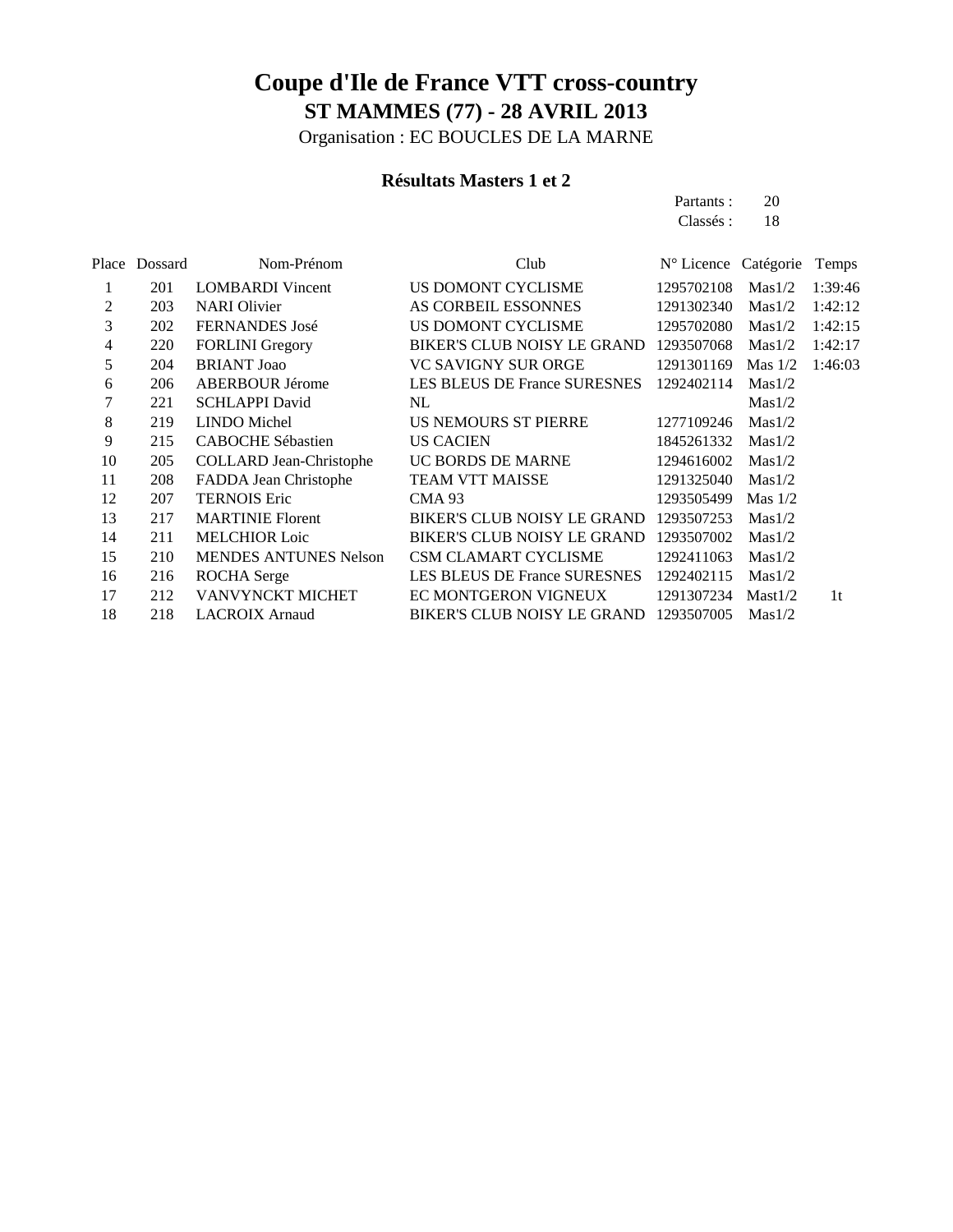Organisation : EC BOUCLES DE LA MARNE

#### **Résultats Masters 3-4-5**

Partants : 29 Classés : 45

|                  | Place Dossard | Nom-Prénom                  | Club                                     | Nº Licence Catégorie |                     | Temps          |
|------------------|---------------|-----------------------------|------------------------------------------|----------------------|---------------------|----------------|
| 1                | 371           | <b>CRENEL Didier</b>        | US DOMONT CYCLISME                       | 1295702037           | Mast5               | 1:22:17        |
| $\overline{c}$   | 301           | DEL DIN Stéphane            | <b>ESC MEAUX</b>                         | 1277101103           | Mast <sub>3/4</sub> | 1:23:09        |
| 3                | 386           | <b>EGEE Alain</b>           | OLYMPIQUE CYCLISTE VAL D'OISE 1295712294 |                      | Mast <sub>5</sub>   | mt             |
| 4                | 372           | PACHOT Stéphane             | EC MORSANG SUR ORGE                      | 1291339029           | Mast5               | 1:23:16        |
| 5                | 302           | <b>POITEVIN Francis</b>     | US DOMONT CYCLISME                       | 1295702006           | Mast3/4             | 1:24:12        |
| 6                | 318           | LE BRAS Alain               | ARGENTEUIL VAL DE SEINE 95               | 1295708416           | Mast3/4             |                |
| $\boldsymbol{7}$ | 374           | <b>GRANGE Jean -Claude</b>  | LES BLEUS DE France SURESNES             | 1292402012           | Mast <sub>5</sub>   |                |
| 8                | 313           | <b>ATZERT</b> Alexandre     | BIKER'S CLUB NOISY LE GRAND              | 1293507098           | Mast3/4             |                |
| 9                | 373           | <b>BULLIOT</b> Jean-Michel  | EC MONTGERON VIGNEUX                     | 1291307189           | Mast <sub>5</sub>   |                |
| 10               | 321           | <b>BREHIER Hugues</b>       | EC MONTGERON VIGNEUX                     | 1291307001           | Mast <sub>3/4</sub> |                |
| 11               | 322           | <b>PARMENTIER Franck</b>    | <b>BIKER'S CLUB NOISY LE GRAND</b>       | 1293507203           | Mast3/4             |                |
| 12               | 305           | MICHOUT Eric                | US METRO STRANSPORT                      | 1275024237           | Mast3/4             |                |
| 13               | 306           | DONATI Jean - François      | <b>US RIS ORANGIS</b>                    | 1291322062           | Mast3/4             |                |
| 14               | 383           | <b>BOUCHERET Eric</b>       | <b>VC SULPICIEN</b>                      | 1277123040           | Mast <sub>5</sub>   |                |
| 15               | 382           | <b>HUNGER Norbert</b>       | TEAM PELTRAX -CSD                        | 1277115037           | Mast <sub>5</sub>   |                |
| 16               | 315           | LE MOAL Yannick             | EC MORSANG SUR ORGE                      | 1291339006           | Mast3/4             |                |
| 17               | 326           | <b>LABARRE</b> Christophe   | <b>CS BRETIGNY</b>                       | 1291347001           | Mast3/4             |                |
| 18               | 309           | <b>MEYER Raoul</b>          | EC MONTGERON VIGNEUX                     | 1291307234           | Mast3/4             |                |
| 19               | 308           | CASTILLO Frédéric           | UCM VENEUX LES SABLONS                   | 1277142025           | Mast3/4             |                |
| 20               | 304           | <b>PAJOT Pascal</b>         | UC GIEN SPORT                            | 1845070108           | Mast3/4             |                |
| 21               | 303           | <b>LELONG Olivier</b>       | LA PEDALE FERTOISE                       | 1277102167           | Mast3/4             |                |
| 22               | 377           | PHILIPP Jean- Jacques       | EC BOUCLES DE LA MARNE                   | 1277126096           | Mast <sub>5</sub>   |                |
| 23               | 385           | <b>PERRON</b> Didier        | NL                                       | NL                   | Mast <sub>5</sub>   |                |
| 24               | 381           | <b>CASAS Thierry</b>        | EC BOUCLES DE LA MARNE                   | 1277126012           | Mast <sub>5</sub>   |                |
| 25               | 325           | <b>COTTIN Christophe</b>    | UCM VENEUX LES SABLONS                   | 1277142003           | Mast3/4             |                |
| 26               | 384           | <b>RENAUDIE Denis</b>       | <b>VC SULPICIEN</b>                      | 1277123024           | Mast <sub>5</sub>   |                |
| 27               | 389           | <b>MOLINARIO Paul</b>       | EC MORSANG SUR ORGE                      | 1291339003           | Mast <sub>5</sub>   |                |
| 28               | 324           | <b>LAMY J Marc</b>          | NL                                       |                      | Mast3/4             |                |
| 29               | 327           | DESPREL Sylvain             | NL                                       |                      | Mast3/4             |                |
| 30               | 310           | <b>CERRADA Pascal</b>       | <b>ESC MEAUX</b>                         | 1277101041           | Mast3/4             |                |
| 31               | 388           | VAN PAPEGHEM Didier         | US CREPYNOISE CYCLISME                   | 1960161004           | Mast <sub>5</sub>   |                |
| 32               | 317           | <b>DESPUJOLS Marc</b>       | THOMERY VTT                              | 1277141133           | Mast3/4             |                |
| 33               | 378           | <b>THEVENET Valery</b>      | PAC95                                    | 1295714084           | Mast <sub>5</sub>   |                |
| 34               | 323           | <b>PHEDRE Georges</b>       | BIKER'S CLUB NOISY LE GRAND              | 1293507119           | Mast3/4             |                |
| 35               | 314           | <b>CHABANNAUD Ludovic</b>   | US METRO STRANSPORT                      | 1275024264           | Mast3/4             |                |
| 36               | 375           | <b>LIGNIER Pascal</b>       | <b>ESC MEAUX</b>                         | 1277101023           | Mast <sub>5</sub>   |                |
| 37               | 390           | <b>JULLY Patrick</b>        | $\rm NL$                                 |                      | Mast5               |                |
| 38               | 329           | <b>NOEL Franck</b>          | Les KOYOTES                              | 1275003006 Mast 3/4  |                     |                |
| 39               | 311           | <b>OSADNIK Alain</b>        | CC MENNECY VILLEROY                      | 1291329016           | Mast3/4             |                |
| 40               | 376           | <b>GRAZIANI</b> René        | <b>ESC MEAUX</b>                         | 1277101360           | Mast <sub>5</sub>   |                |
| 41               | 387           | <b>TIXIER Jean-Luc</b>      | LES BLEUS DE France SURESNES             | 1292402004           | Mast5               | 1 <sub>t</sub> |
| 42               | 319           | <b>DRACK</b> Serge          | THOMERY VTT                              | 1277141048           | Mast3/4             |                |
| 43               | 379           | <b>MARTEAU Jean -Claude</b> | <b>ESC MEAUX</b>                         | 1277101111           | Mast <sub>5</sub>   |                |
| 44               | 316           | <b>GONTIER Frédéric</b>     | LA PEDALE FERTOISE                       | 1277102194           | Mast3/4             |                |
| 45               | 312           | <b>GUILLEMOT Gilles</b>     | LES BLEUS DE France SURESNES             | 1292402026           | Mast3/4             |                |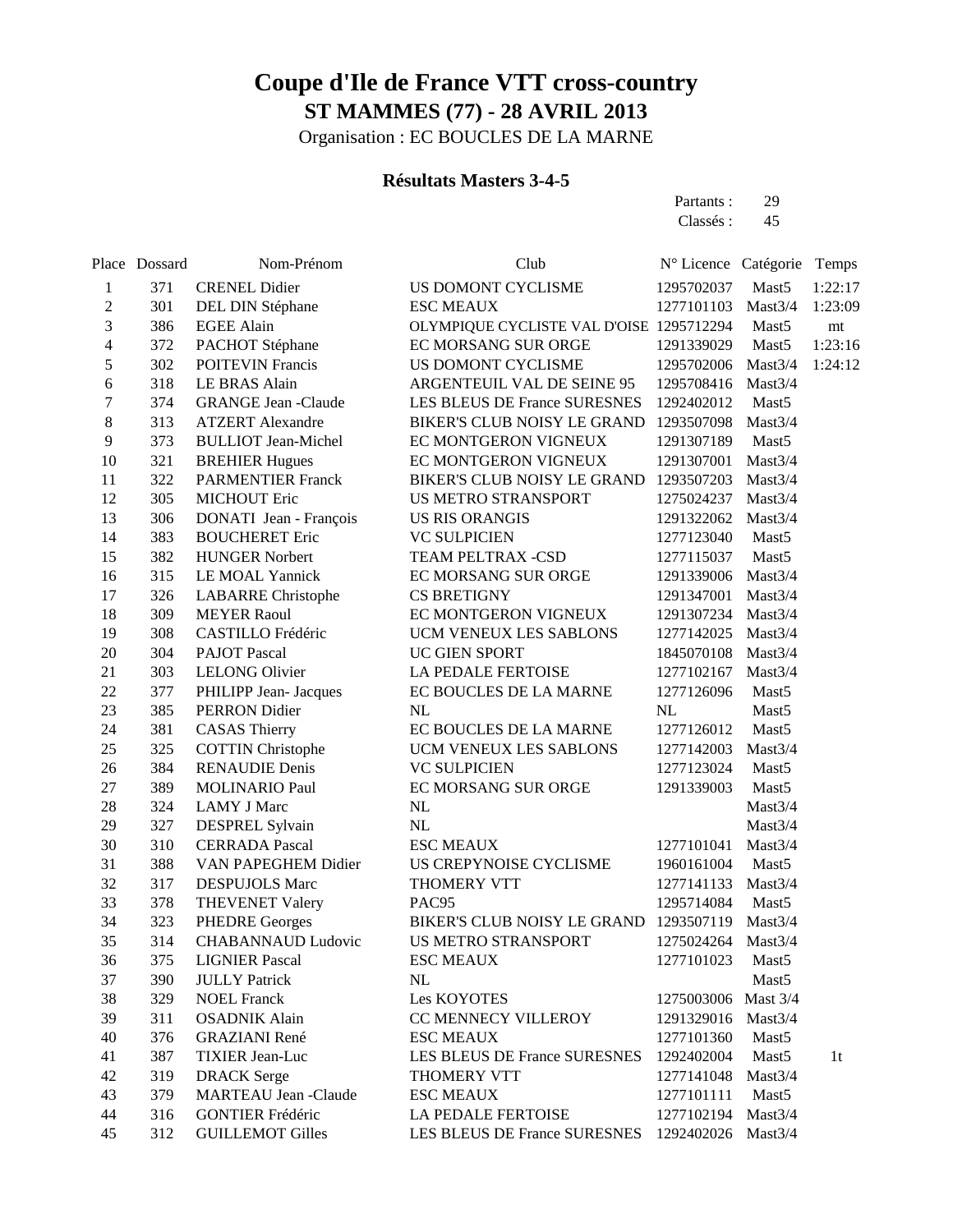Organisation : EC BOUCLES DE LA MARNE

#### **Résultats Masters 3-4-5**

Partants : 29 Classés : 19

|    | Place Dossard | Nom-Prénom                  | Club                                     | N° Licence Catégorie |                   | Temps   |
|----|---------------|-----------------------------|------------------------------------------|----------------------|-------------------|---------|
|    | 371           | <b>CRENEL Didier</b>        | US DOMONT CYCLISME                       | 1295702037           | Mast <sub>5</sub> | 1:22:17 |
| 2  | 386           | <b>EGEE Alain</b>           | OLYMPIQUE CYCLISTE VAL D'OISE 1295712294 |                      | Mast <sub>5</sub> | 1:23:09 |
| 3  | 372           | PACHOT Stéphane             | EC MORSANG SUR ORGE                      | 1291339029           | Mast <sub>5</sub> | 1:23:16 |
| 4  | 374           | <b>GRANGE Jean -Claude</b>  | LES BLEUS DE France SURESNES             | 1292402012           | Mast <sub>5</sub> |         |
| 5  | 373           | <b>BULLIOT Jean-Michel</b>  | EC MONTGERON VIGNEUX                     | 1291307189           | Mast <sub>5</sub> |         |
| 6  | 383           | <b>BOUCHERET Eric</b>       | <b>VC SULPICIEN</b>                      | 1277123040           | Mast <sub>5</sub> |         |
| 7  | 382           | <b>HUNGER Norbert</b>       | TEAM PELTRAX -CSD                        | 1277115037           | Mast <sub>5</sub> |         |
| 8  | 377           | PHILIPP Jean- Jacques       | EC BOUCLES DE LA MARNE                   | 1277126096           | Mast <sub>5</sub> |         |
| 9  | 385           | PERRON Didier               | NL                                       | NL                   | Mast <sub>5</sub> |         |
| 10 | 381           | <b>CASAS Thierry</b>        | EC BOUCLES DE LA MARNE                   | 1277126012           | Mast <sub>5</sub> |         |
| 11 | 384           | <b>RENAUDIE Denis</b>       | <b>VC SULPICIEN</b>                      | 1277123024           | Mast <sub>5</sub> |         |
| 12 | 389           | <b>MOLINARIO Paul</b>       | EC MORSANG SUR ORGE                      | 1291339003           | Mast <sub>5</sub> |         |
| 13 | 388           | VAN PAPEGHEM Didier         | US CREPYNOISE CYCLISME                   | 1960161004           | Mast <sub>5</sub> |         |
| 14 | 378           | <b>THEVENET Valery</b>      | PAC <sub>95</sub>                        | 1295714084           | Mast <sub>5</sub> |         |
| 15 | 375           | <b>LIGNIER Pascal</b>       | <b>ESC MEAUX</b>                         | 1277101023           | Mast <sub>5</sub> |         |
| 16 | 390           | <b>JULLY Patrick</b>        | NL                                       |                      | Mast <sub>5</sub> |         |
| 17 | 376           | <b>GRAZIANI</b> René        | <b>ESC MEAUX</b>                         | 1277101360           | Mast <sub>5</sub> |         |
| 18 | 387           | <b>TIXIER Jean-Luc</b>      | LES BLEUS DE France SURESNES 1292402004  |                      | Mast <sub>5</sub> | 1t      |
| 19 | 379           | <b>MARTEAU Jean -Claude</b> | <b>ESC MEAUX</b>                         | 1277101111           | Mast <sub>5</sub> |         |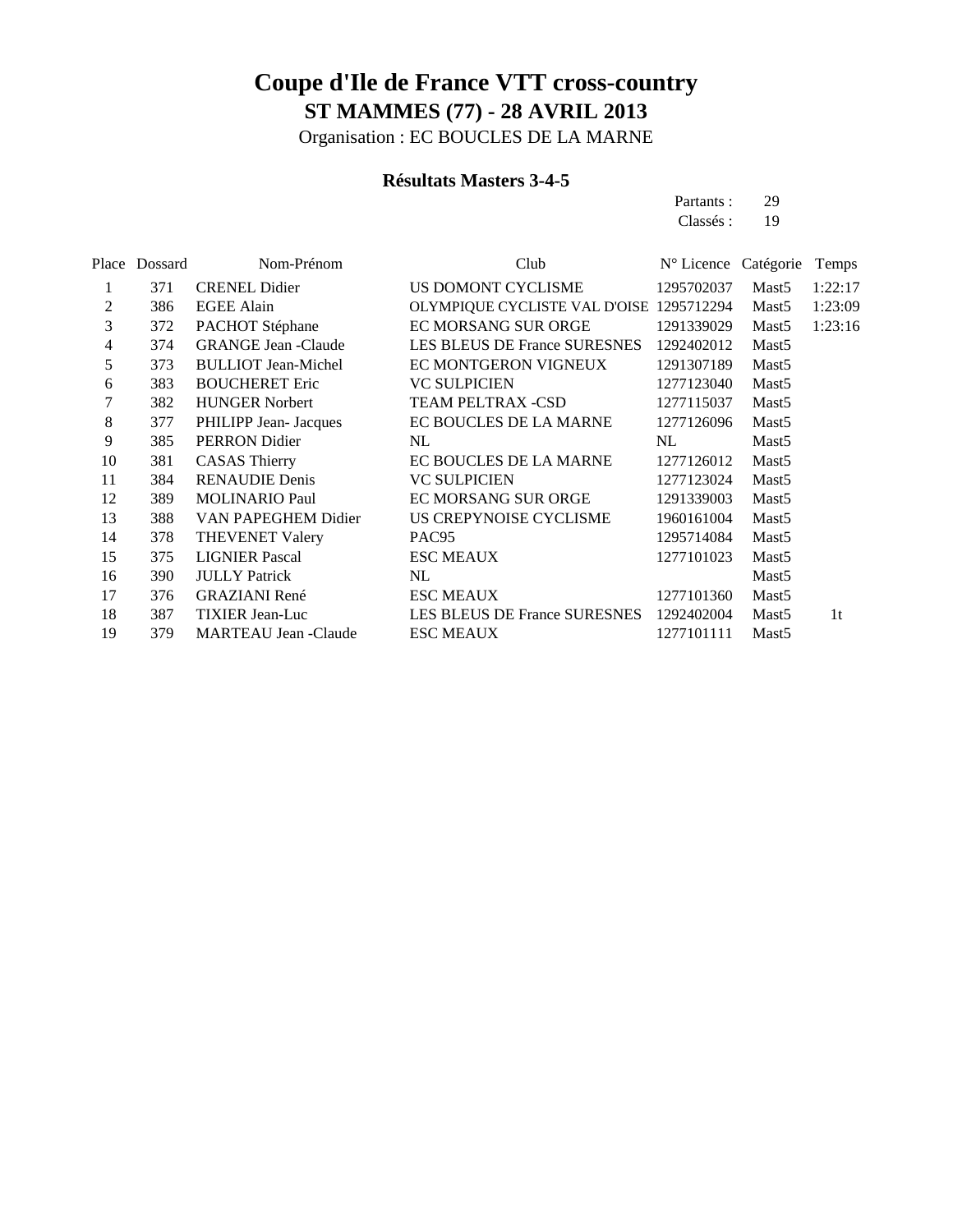Organisation : EC BOUCLES DE LA MARNE

#### **Résultats Tandems**

Partants : 4 Classés: 4

Place Dossard Nom-Prénom Club Club N° Licence Catégorie Temps 1 401a GRANGE Sébastien LES BLEUS DE France SURESNES 1292402013 Tan 1:24:59 401b FREMINET Jérome LES BLEUS DE France SURESNES 1292402070 Tan 2 402a MEDER Jeremy UC ORLEANS 1845071276 Tan 402b PUISLE FAUCHEUR Eliott NL Tan